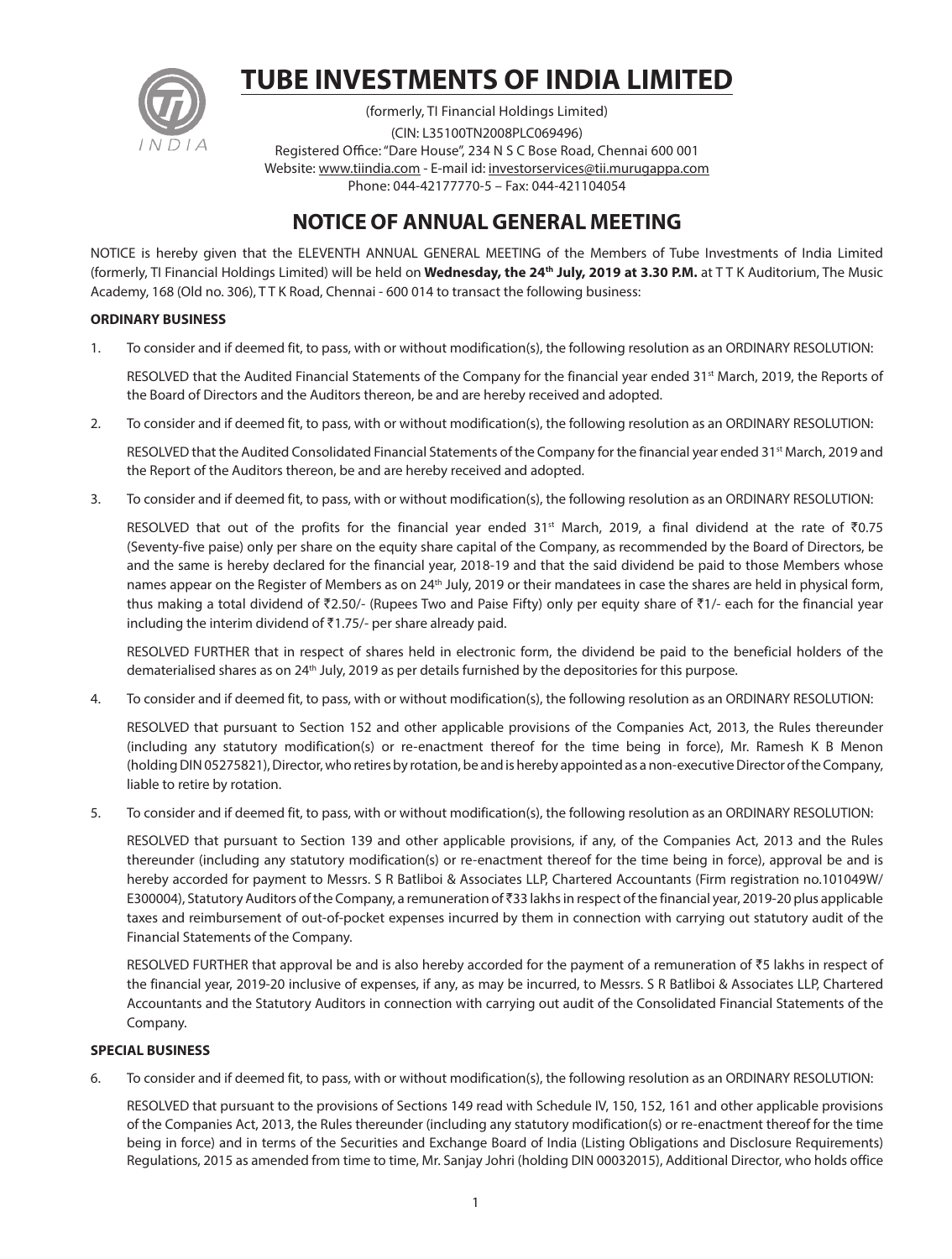up to the date of this Annual General Meeting, be and is hereby appointed as Independent Director of the Company, not liable to retire by rotation, for a term of four years i.e. from the date of the 11<sup>th</sup> Annual General Meeting (2019) till the date of the 15<sup>th</sup> Annual General Meeting (2023) of the Company [both dates inclusive].

7. To consider and if deemed fit, to pass, with or without modification(s), the following resolution as an ORDINARY RESOLUTION:

 RESOLVED that pursuant to the provisions of Sections 149 read with Schedule IV, 150, 152, 161 and other applicable provisions of the Companies Act, 2013, the Rules thereunder (including any statutory modification(s) or re-enactment thereof for the time being in force) and in terms of the Securities and Exchange Board of India (Listing Obligations and Disclosure Requirements) Regulations, 2015 as amended from time to time, Mr. Mahesh Chhabria (holding DIN 00166049), Additional Director, who holds office up to the date of this Annual General Meeting, be and is hereby appointed as Independent Director of the Company, not liable to retire by rotation, for a term of five years i.e. from the date of the 11<sup>th</sup> Annual General Meeting (2019) till the date of the 16<sup>th</sup> Annual General Meeting (2024) of the Company [both dates inclusive].

8. To consider and if deemed fit, to pass, with or without modification(s), the following resolution as a SPECIAL RESOLUTION:

 RESOLVED that pursuant to the provisions of Sections 149 read with Schedule IV, 150, 152, 161 and other applicable provisions of the Companies Act, 2013, the Rules thereunder (including any statutory modification(s) or re-enactment thereof for the time being in force) and in terms of the Securities and Exchange Board of India (Listing Obligations and Disclosure Requirements) Regulations, 2015 as amended from time to time, Ms. Madhu Dubhashi (holding DIN 00036846), Independent Director, who retires upon expiry of her first term on the date of this Annual General Meeting, be and is hereby re-appointed as Independent Director of the Company, not liable to retire by rotation, for a second term of two years i.e. from the date of the 11<sup>th</sup> Annual General Meeting (2019) till the date of the 13<sup>th</sup> Annual General Meeting (2021) of the Company [both dates inclusive].

9. To consider and if deemed fit, to pass, with or without modification(s), the following resolution as a SPECIAL RESOLUTION:

 RESOLVED that subject to the provisions of Sections 196, 197 and 203 read with Schedule V to the Companies Act, 2013 and other applicable section if any thereof ("the Act") and the Companies (Appointment and Remuneration of Managerial Personnel) Rules, 2014, and other Rules as may be applicable thereunder, including any statutory modification(s) or re-enactment thereof for the time being in force, and subject further to the limits prescribed under the Act and pursuant to the requirement of Regulation 17(6)(e) and other applicable Regulations, if any, of the Securities and Exchange Board of India (Listing Obligations and Disclosure Requirements) Regulations, 2015, as amended, for the payment of remuneration, as recommended by the Nomination & Remuneration Committee and approved by the Board of Directors of the Company, to Mr. Vellayan Subbiah, Managing Director (DIN 01138759) (executive, promoter), approval of the Company be and is hereby accorded for the following terms of remuneration payable to Mr. Vellayan Subbiah, for his term of Office, viz., with effect from 19th August, 2017 to 18th August, 2022 (both days inclusive), as hereunder:

| a. | <b>Salary</b>                               | ₹11.06 lakhs per month in the scale of ₹8 lakhs - ₹32 lakhs. The increments within the scale<br>would be decided by the Nomination & Remuneration Committee.                                                                                                                                                                                                                                                   |  |
|----|---------------------------------------------|----------------------------------------------------------------------------------------------------------------------------------------------------------------------------------------------------------------------------------------------------------------------------------------------------------------------------------------------------------------------------------------------------------------|--|
| b. | Allowances/Perquisites/<br><b>Incentive</b> | (a) Allowances like Leave Travel Allowance, Personal Allowance, Special Allowance, Grade<br>Allowance and/or any other allowance.                                                                                                                                                                                                                                                                              |  |
|    |                                             | (b) Perquisites such as furnished/unfurnished accommodation to be provided by the<br>Company or house rent allowance in lieu thereof, reimbursement of medical expenses<br>incurred for self and family, club fees, provision of car(s) and any other perquisites,<br>benefits or amenities.<br>(c) Incentive:                                                                                                 |  |
|    |                                             | as may be approved by the Nomination & Remuneration Committee from time to time<br>subject to:                                                                                                                                                                                                                                                                                                                 |  |
|    |                                             | The allowances and perquisites not exceeding 200% of the Salary; and                                                                                                                                                                                                                                                                                                                                           |  |
|    |                                             | Incentive (at 100% level) not exceeding twelve times of the monthly Basic Salary.                                                                                                                                                                                                                                                                                                                              |  |
| C. | <b>Retirement benefits</b>                  | Contribution to Provident Fund, Superannuation Fund and Gratuity as per rules of the<br>(i)<br>Fund/Scheme in force from time to time.                                                                                                                                                                                                                                                                         |  |
|    |                                             | Encashment of leave as per rules of the Company in force from time to time.<br>(ii)                                                                                                                                                                                                                                                                                                                            |  |
| d. | <b>General</b>                              | In the event of absence or inadequacy of profits in any financial year, Mr. Vellayan<br>(i)<br>Subbiah shall be entitled to such remuneration as may be determined by the Board,<br>which shall not, except with the approval of the Central Government, exceed the limits<br>prescribed under the Companies Act, 2013 and the Rules made thereunder or any<br>statutory modification or re-enactment thereof. |  |
|    |                                             | (ii) Perquisites shall be valued in terms of income-tax rules or actual expenditure incurred<br>by the Company in providing the benefit or generally accepted practice as is relevant.<br>Provision of telephone (including at residence) shall not be reckoned as perquisite.                                                                                                                                 |  |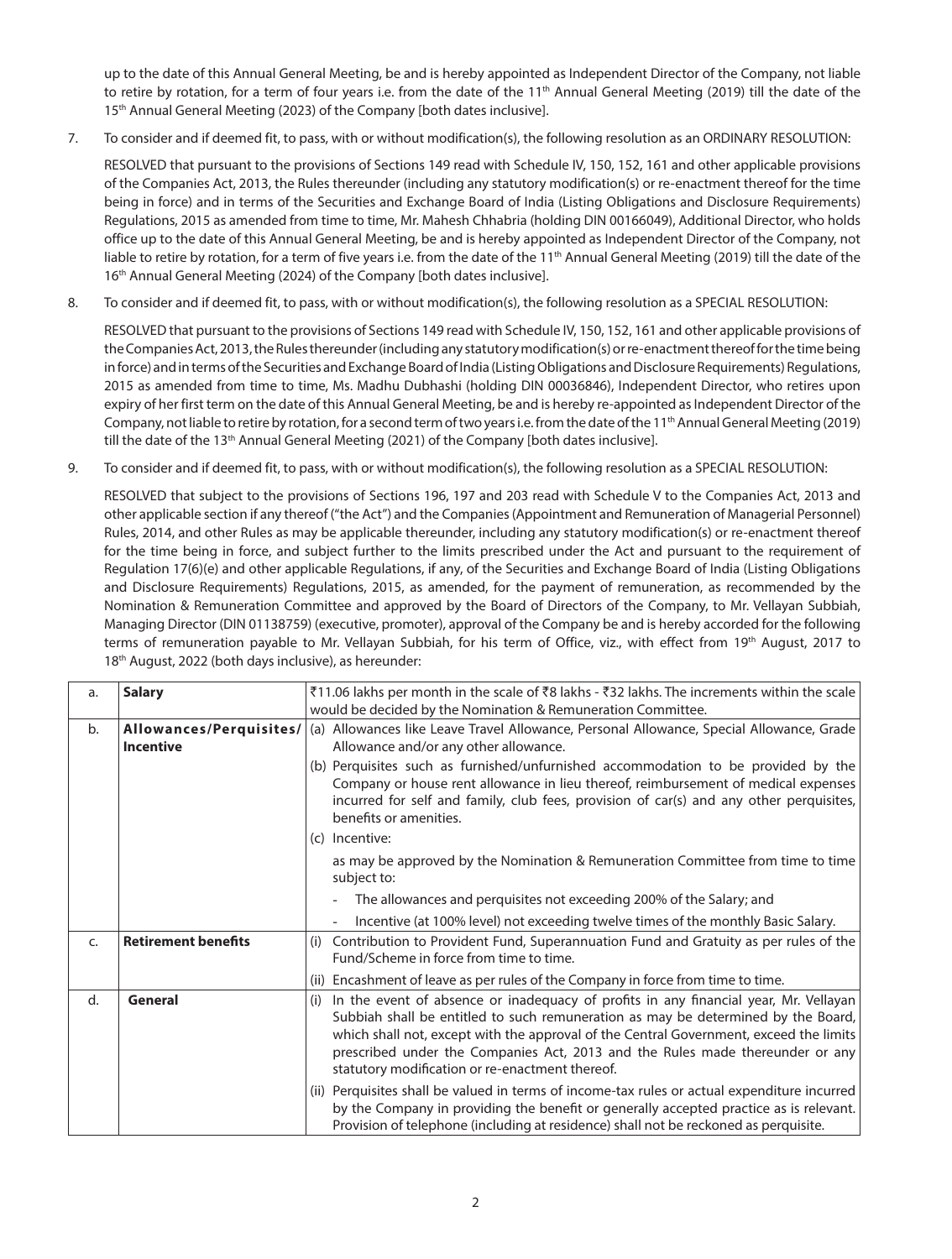| (iii) | The aggregate remuneration (including Salary, Allowances, Perquisites, Incentive/<br>Commission and Retirement benefits) for any financial year shall be subject to an<br>overall ceiling of 5% of the net profits of the Company for that financial year computed<br>in the manner prescribed under the Companies Act, 2013. |
|-------|-------------------------------------------------------------------------------------------------------------------------------------------------------------------------------------------------------------------------------------------------------------------------------------------------------------------------------|
|       | (iv) Mr. Vellayan Subbiah will not be entitled to any sitting fees for attending meetings of<br>the Board or any Committee thereof.                                                                                                                                                                                           |
| (v)   | Mr. Vellayan Subbiah will not be entitled for grant of any stock options under any<br>Employee Stock Option Scheme(s).                                                                                                                                                                                                        |
|       | (vi) Mr. Vellayan Subbiah will be subject to all other service conditions as applicable to<br>any other employee of the Company. He will not be entitled for severance fee or other<br>compensation for any loss of Office.                                                                                                   |

 RESOLVED FURTHER that for the purpose of giving effect to this Resolution, the Board of Directors or any Committee thereof be and is hereby authorized to do all such acts, deeds, matters and things as they may in their absolute discretion deem necessary, expedient, usual and proper in the best interest of the Company.

10. To consider and if deemed fit, to pass, with or without modification(s), the following resolution as a SPECIAL RESOLUTION:

 RESOLVED that pursuant to Sections 197, 198 and other applicable provisions, if any, of the Companies Act, 2013 ("the Act") and/or other applicable Rules [including any statutory modification(s) or re-enactment thereof for the time being in force], Regulation 17(6)(ca) and other applicable Regulations of the Securities and Exchange Board of India (Listing Obligations and Disclosure Requirements) Regulations, 2015, as amended, consent of the Company be and is hereby accorded, on the basis of the recommendations of the Nomination & Remuneration Committee and the Board of Directors of the Company, for payment of a commission of `100 lakhs to Mr. M M Murugappan, Chairman (non-executive, promoter) for the financial year 2018-19.

 RESOLVED FURTHER that the Board of Directors of the Company (which includes a duly constituted Committee thereof) be and is hereby authorised to do all acts and take all such steps as may be necessary, proper or expedient to give effect to this Resolution.

11. To consider and if deemed fit, to pass, with or without modification(s), the following resolution as an ORDINARY RESOLUTION:

 RESOLVED that pursuant to the provisions of Section 148(3) and other applicable provisions, if any, of the Companies Act, 2013 and the Rules thereunder [including any statutory modification(s) or re-enactment thereof, for the time being in force], the remuneration payable during the financial year 2020-21 to M/s. S Mahadevan & Co., Cost Accountants (holding Registration No.000007) appointed by the Board of Directors of the Company to conduct the audit of the cost records of the Company for the financial year 2019-20, amounting to ₹3,00,000/- (Rupees three lakhs) in addition to reimbursement of out-of-pocket expenses incurred in connection with the said audit but excluding taxes, as may be applicable, be and is hereby ratified and confirmed.

 RESOLVED FURTHER that the Board of Directors of the Company be and is hereby authorised to do all acts and take all such steps as may be necessary, proper or expedient to give effect to this Resolution.

By Order of the Board

Chennai **S Suresh** 30<sup>th</sup> April, 2019 **Company Secretary** Company Secretary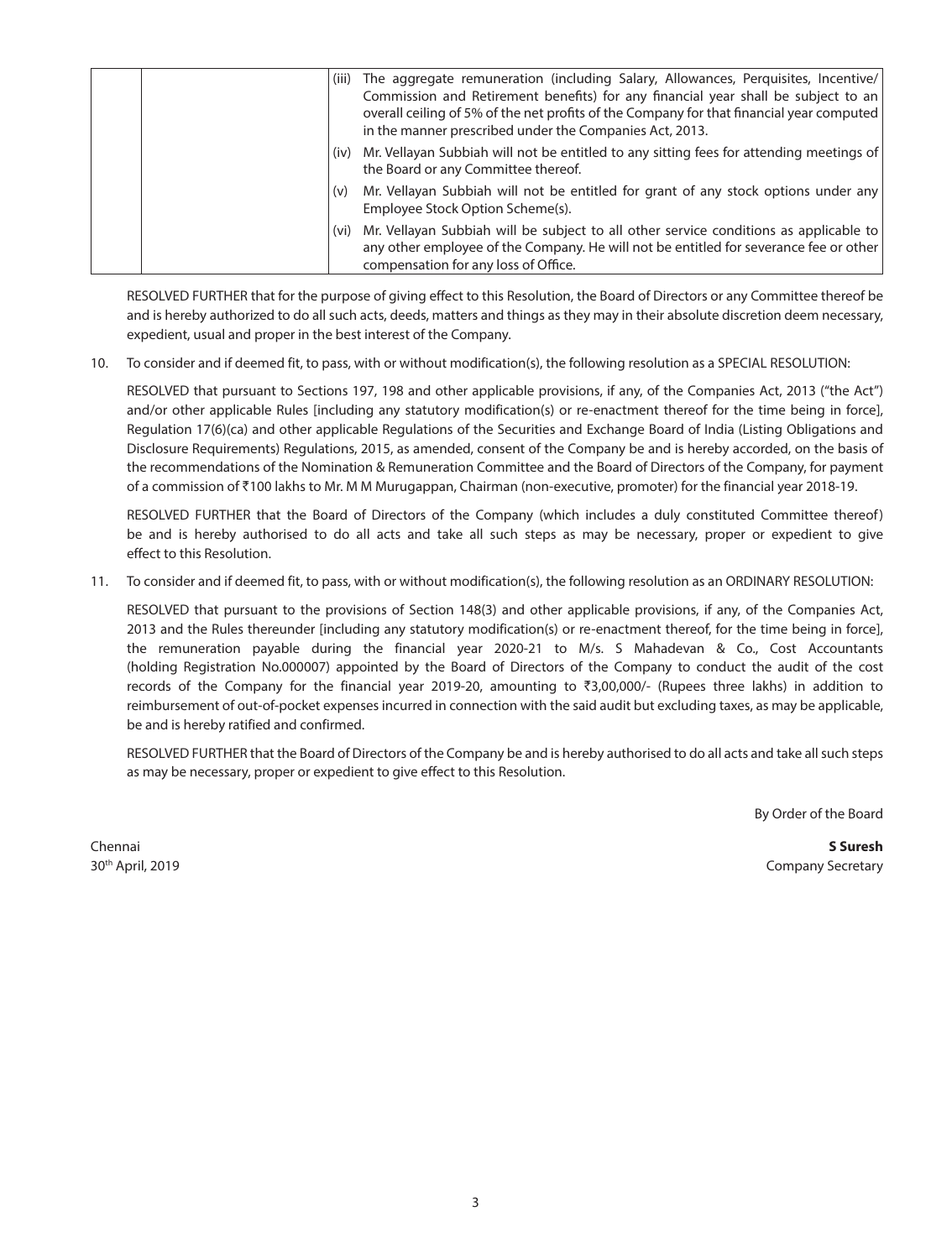#### **NOTES:**

- **1. A Member entitled to attend and vote is entitled to appoint a proxy to attend and vote instead of himself and the proxy need not be a Member. The proxy form is annexed herewith. The duly completed proxy form must be sent so as to reach the Company not less than 48 hours before the commencement of the meeting.**
- **2. A person shall not act as proxy on behalf of Members exceeding fifty in number and holding in the aggregate more than 10% of the total share capital of the Company carrying voting rights. A Member holding more than 10% of the total share capital of the Company carrying voting rights may appoint a single person as proxy and such person shall not act as a proxy for any other person or shareholder.**
- 3.Statement of material facts in respect of the Special Business under Item nos. 6 to 11 (pursuant to Section 102 of the Companies Act, 2013) is annexed hereto.
- 4. The Register of Members and the Share Transfer Books of the Company will remain closed from Wednesday, 10<sup>th</sup> July, 2019, to Wednesday, 24<sup>th</sup> July, 2019 (both days inclusive).
- 5.Members are requested to intimate the Registrar and Transfer Agent viz., **Karvy Fintech Private Ltd (formerly, Karvy Computershare Private Ltd), Karvy Selenium Tower B, Plot 31-32 Gachibowli, Financial District, Nanakramguda,**  Hyderabad – 500 032 (RTA), not later than 10<sup>th</sup> July, 2019, of any change in their address/details about their Bank Account number, Name of the Bank, Bank's Branch name and address to enable the Company to remit the dividend electronically or alternatively, for incorporating in the dividend warrants. For shares held in dematerialised form, change in address/Bank account particulars may be intimated directly to the Member's Depository Participant(s).
- 6. Securities and Exchange Board of India (SEBI) has mandated the submission of Permanent Account Number (PAN) by every participant in securities market. Members holding shares in electronic form are, therefore, requested to submit the PAN to their Depository Participants with whom they are maintaining their demat accounts. Members holding shares in physical form can submit their PAN details to the Company/RTA.
- 7. In terms of the SEBI (Listing Obligations and Disclosure Requirements) Regulations, 2015, securities of listed companies can be transferred only in dematerialised form effective 1st April, 2019. In view of the same, Members are advised to dematerialize the shares held by them in physical form forthwith.
- 8.Members holding shares in physical form are encouraged to nominate a person to whom their shareholding in the Company shall vest in the event of their demise. Nomination forms will be sent to the Members on request, by the RTA.
- 9.Electronic (soft) copy of the Notice of the 11th Annual General Meeting of the Company *inter alia* indicating the process and manner of e-voting along with the Attendance Slip & Proxy Form and the Annual Report for 2018-19 is being sent to all the Members whose e-mail IDs are registered with the Company/Depository Participant(s) for communication purposes unless any Member has requested for a hard copy of the same. For Members who have not registered their e-mail address, physical copies of the Notice of the 11th Annual General Meeting of the Company *inter alia* including the process and manner of e-Voting along with the Attendance Slip & Proxy Form and the Annual Report for 2018-19 are being sent in the permitted mode.
- 10.All documents referred in the accompanying Notice and the Statement shall be open for inspection at the Registered Office of the Company during normal business hours (9.30 a.m. to 5.30 p.m.) on all working days except Saturdays and Sundays, up to and including the date of the AGM.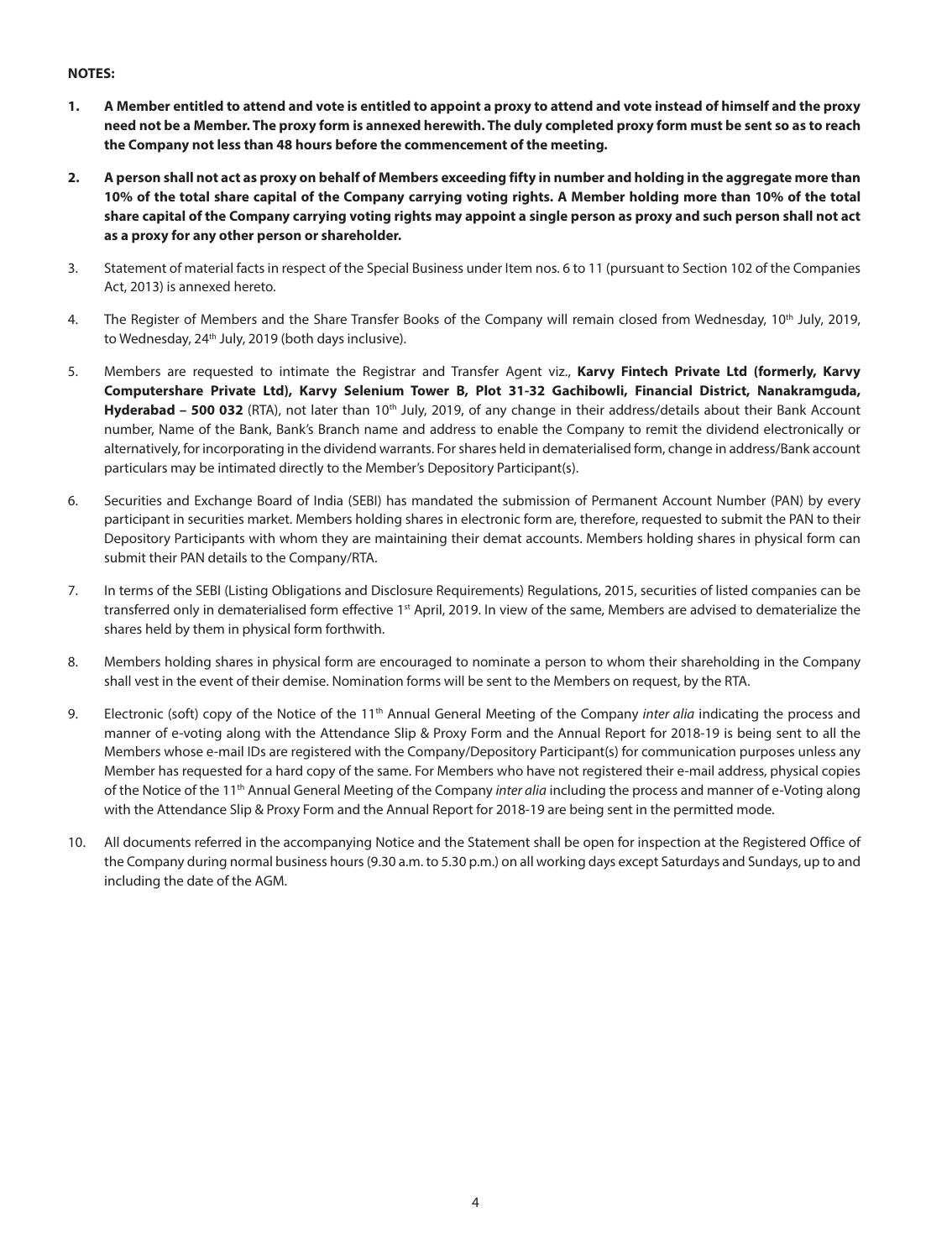#### **ANNEXURE TO THE NOTICE**

#### **Details of the Director seeking reappointment at the 11th Annual General Meeting** vide Item no.4 of the Notice dated 30<sup>th</sup> April, 2019

*[Pursuant to Regulation 36 of the Securities and Exchange Board of India (Listing Obligations and Disclosure Requirements) Regulations, 2015]*

The resume of Mr. Ramesh K B Menon, in brief and other details required to be provided pursuant to Regulation 36 of the Securities and Exchange Board of India (Listing Obligations and Disclosure Requirements) Regulations, 2015 is provided below for the consideration of the Members:

#### **Mr. Ramesh K B Menon**

Mr. Ramesh K B Menon, holding DIN 05275821, is a graduate in Science from Jai Hind College, Mumbai and an alumnus of XLRI, Jamshedpur. He had earlier worked with Madura Coats as its Director - HR, South Asia and his experience with Madura Coals spanned twenty-seven years where he had handled several HR leadership assignments including as the HR Head for South Asia & Africa Regions, consisting of thirteen countries.

Mr. Ramesh K B Menon is a Member of the Audit Committee of the Company.

Details of other Directorships and memberships in Committees held by him are as follows:

| <b>Director</b>                             | <b>Committee Memberships</b>                   |
|---------------------------------------------|------------------------------------------------|
| E.I.D. Parry (India) Ltd. (listed company)  | <b>Audit Committee</b>                         |
| Ambadi Enterprises Ltd                      | Nil                                            |
| Parry Enterprises India Ltd                 | <b>Stakeholders Relationship Committee</b>     |
| Parry Murray and Company Ltd                | Member                                         |
| Parry Agro Industries Ltd                   | E.I.D. Parry India Ltd                         |
| Triumph Electoral Trust (Section 8 company) | <b>Nomination &amp; Remuneration Committee</b> |
|                                             | Member                                         |
|                                             | E.I.D. Parry India Ltd                         |

Mr. Ramesh K B Menon does not hold any shares of the Company.

The other details relating to Mr. Ramesh K B Menon pursuant to the Secretarial Standard on General Meetings appear in the Annual Report under Directors' Profile, Corporate Governance Report and annexure thereto.

The Board considers that his continued association would be beneficial to the Company and recommends his appointment as a Director liable to retire by rotation for approval by the Members of the Company.

Except Mr. Ramesh K B Menon, being the appointee, none of the Directors and Key Managerial Personnel of the Company and their relatives, is concerned or interested, financially or otherwise, in the Resolution relating to his appointment as Director of the Company.

#### **Statement in respect of the Special Business under Item nos. 6 to 11 (pursuant to Section 102 of the Companies Act, 2013) of the Notice dated 30th April, 2019**

#### **Item no. 6**

Mr. Sanjay Johri, holding DIN 00032015, was appointed as an Additional Director of the Company with effect from 14th August, 2018 pursuant to Section 161(1) of the Companies Act, 2013 ("the Act") and holds office up to the date of the ensuing Annual General Meeting. The Company has received the requisite consent and disclosure forms from him. The Company has also received a notice in writing from a Member proposing his appointment.

Mr. Sanjay Johri is a graduate from St. Stephens College and a post graduate in Economics from the Delhi School of Economics. He joined the Tata Administrative Services in 1975 and has served his entire working career with the Tata Group. Amongst his assignments with the Tatas, he has held office as the Managing Director of RDI Print & Publishing Ltd., as a Director of Tata Infomedia Ltd., & Timex Watches Ltd., and as the Managing Director & Chief Executive Officer of Voltas Ltd.

Mr. Sanjay Johri is the Chairman of the Nomination & Remuneration Committee of the Company. He is also a Member of the Audit Committee and the Corporate Social Responsibility Committee of the Company.

Details of other Directorships and memberships in Committees held by him are as follows:

| <b>Director</b>                         | Committee Memberships                          |
|-----------------------------------------|------------------------------------------------|
| Voltbek Home Appliances Private Limited | <b>Audit Committee</b>                         |
| The RD Association Private Limited      | Nil                                            |
|                                         | <b>Stakeholders Relationship Committee</b>     |
|                                         | Nil                                            |
|                                         | <b>Nomination &amp; Remuneration Committee</b> |
|                                         | Nil                                            |

Mr. Sanjay Johri does not hold any shares of the Company.

The other details relating to Mr. Sanjay Johri pursuant to the Secretarial Standard on General Meetings appear in the Annual Report under Directors' Profile, Corporate Governance Report and annexure thereto.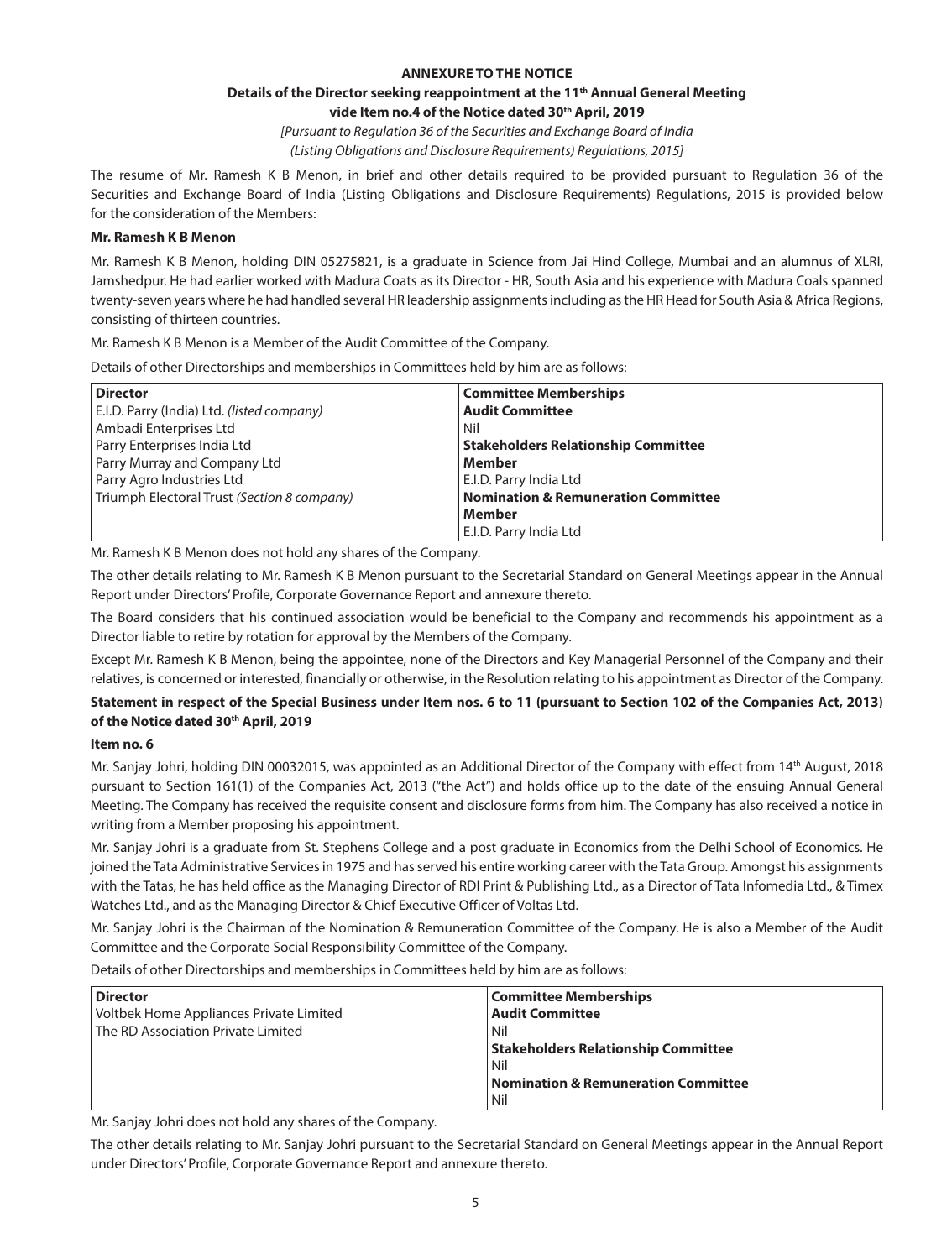In the opinion of the Board, Mr. Sanjay Johri satisfies the criteria prescribed in the Act and Rules made thereunder for appointment as an Independent Director of the Company and he is independent of the Management. Accordingly, the Board of Directors has recommended his appointment as an Independent Director for a term of four years, from the date of the 11<sup>th</sup> Annual General Meeting (2019) till the date of the 15<sup>th</sup> Annual General Meeting (2023) of the Company (both days inclusive). The draft letter of appointment setting out the terms and conditions of his appointment is available on the website of the Company and would also be available for inspection without any fee by the Members at the Company's Registered Office during normal business hours on any working day up to the date of the AGM.

The Board considers that his continued association would be of immense benefit to the Company and it is desirable to continue to avail his services as an Independent Director. Accordingly, the Board recommends the Resolution in relation to the appointment of Mr. Sanjay Johri as an Independent Director, for approval by the Shareholders of the Company.

Except Mr. Sanjay Johri, being the appointee, none of the Directors and Key Managerial Personnel of the Company and their relatives, is concerned or interested, financially or otherwise, in the Resolution relating to his appointment as Independent Director of the Company.

#### **Item no. 7**

Mr. Mahesh Chhabria, holding DIN 00166049, was appointed as an Additional Director of the Company with effect from 5<sup>th</sup> February, 2019 pursuant to Section 161(1) of the Companies Act, 2013 ("the Act") and holds office up to the date of the ensuing Annual General Meeting. The Company has received the requisite consent and disclosure forms from him. The Company has also received a notice in writing from a Member proposing his appointment.

Mr. Mahesh Chhabria holds a Bachelor of Commerce degree from the University of Mumbai and also is an Associate Member of the Institute of Chartered Accountants of India. He has over three decades of experience in the financial services industry having worked with investment banks and private equity funds. Mr. Mahesh Chhabria is presently the Managing Director of M/s. Kirloskar Industries Ltd., the investment arm of the Kirloskar Group. Prior to joining the said company, he was a Partner with Actis Advisers Private Ltd., a private equity fund. Earlier, he was associated with 3i India's private equity business and also with Enam Securities. He also serves as Independent Director of several companies.

Mr. Mahesh Chhabria is a Member of the Audit Committee, the Corporate Social Responsibility Committee and the Risk Management Committee of the Company.

Details of other Directorships and memberships in Committees held by him are as follows:

| <b>Managing Director</b>                                  | <b>Committee Memberships Audit Committee</b>              |
|-----------------------------------------------------------|-----------------------------------------------------------|
| Kirloskar Industries Limited (listed company)             | Chairman                                                  |
| <b>Director</b>                                           | Deepak Fertilisers and Petrochemicals Corporation Limited |
| Kirloskar Oil Engines Limited (listed company)            | <b>Member</b>                                             |
| Deepak Fertilisers and Petrochemicals Corporation Limited | Kirloskar Oil Engines Limited                             |
| (listed company)                                          | <b>Stakeholders Relationship Committee</b>                |
| Kirloskar Ferrous Industries Limited (listed company)     | Nil                                                       |
| Kirloskar Proprietary Limited                             | <b>Nomination &amp; Remuneration Committee</b>            |
| Kirloskar Capital Limited                                 | Member                                                    |
| Enam Asset Management Company Private Limited             | Kirloskar Oil Engines Limited                             |
| Sox Control Solutions Private Limited                     | Deepak Fertilisers and Petrochemicals Corporation Limited |
|                                                           | Kirloskar Proprietary Limited                             |

Mr. Mahesh Chhabria does not hold any shares of the Company.

The other details relating to Mr. Mahesh Chhabria pursuant to the Secretarial Standard on General Meetings appear in the Annual Report under Directors' Profile, Corporate Governance Report and annexure thereto.

In the opinion of the Board, Mr. Mahesh Chhabria satisfies the criteria prescribed in the Act and Rules made thereunder for appointment as an Independent Director of the Company and he is independent of the Management. Accordingly, the Board of Directors has recommended his appointment as an Independent Director for a term of five years, from the date of the 11<sup>th</sup> Annual General Meeting (2019) till the date of the 16<sup>th</sup> Annual General Meeting (2024) of the Company (both days inclusive). The draft letter of appointment setting out the terms and conditions of his appointment is available on the website of the Company and would also be available for inspection without any fee by the Members at the Company's Registered Office during normal business hours on any working day up to the date of the AGM.

The Board considers that his continued association would be of immense benefit to the Company and it is desirable to continue to avail his services as an Independent Director. Accordingly, the Board recommends the Resolution in relation to the appointment of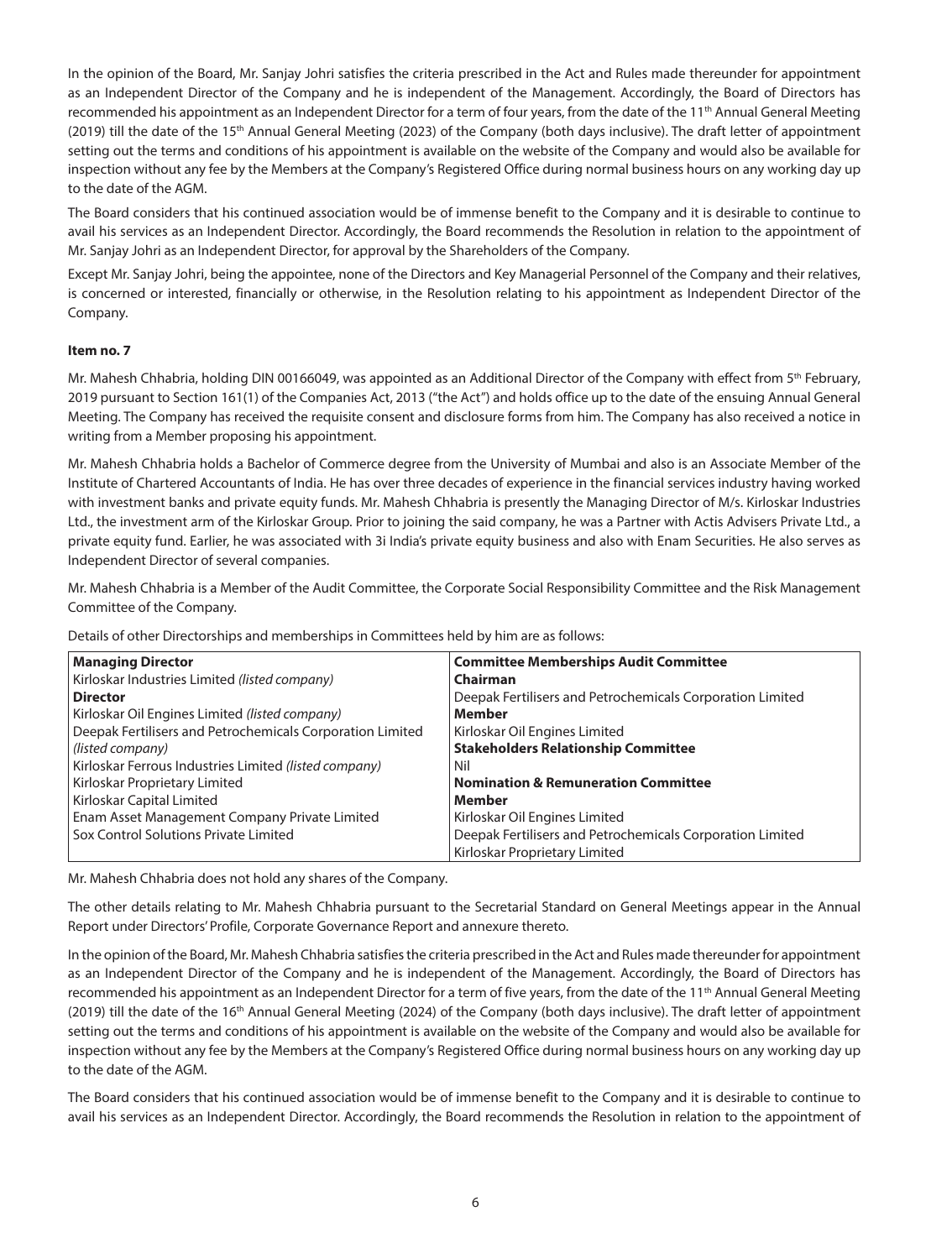Mr. Mahesh Chhabria as an Independent Director, for approval by the Shareholders of the Company.

Except Mr. Mahesh Chhabria, being the appointee, none of the Directors and Key Managerial Personnel of the Company and their relatives, is concerned or interested, financially or otherwise, in the Resolution relating to his appointment as Independent Director of the Company.

#### **Item no. 8**

Ms. Madhu Dubhashi, holding DIN 00036846, was appointed as an Independent Director of the Company for a term of two years at the 9<sup>th</sup> Annual General Meeting, to hold Office from the date of the said Annual General Meeting till the date of this 11<sup>th</sup> Annual General Meeting. In terms of the Companies Act, 2013 ("the Act") and the Rules thereunder, she is eligible to be re-appointed as Independent Director for a second term. The Company has received the requisite consent and disclosure forms from her. The Company has also received a notice in writing from a Member proposing her re-appointment.

Ms. Madhu Dubhashi is an Economics (Hon.) Graduate and has a Post Graduate Diploma in Management from IIM-Ahmedabad. She has an experience of nearly four decades in the financial/financial services sector, having worked for reputed institutions like ICICI Limited, Standard Chartered Bank, JM Financial & Investment Consultancy Services Private Limited., and Global Data Services of India Limited (wholly-owned subsidiary of CRISIL).

Ms. Madhu Dubhashi is a Member of the Nomination & Remuneration Committee and Chairperson of the Corporate Social Responsibility Committee of the Company.

Details of other Directorships and memberships in Committees held by her are as follows:

| <b>Director</b>                                      | <b>Committee Memberships Audit Committee</b>         |
|------------------------------------------------------|------------------------------------------------------|
| Axis Finance Limited                                 | <b>Chairperson</b>                                   |
| JM Financial Properties & Holdings Limited           | Axis Finance Limited                                 |
| JM Financial Trustee Company Private Limited         | Majesco Limited                                      |
| Majesco Limited (listed company)                     | Majesco Software and Solutions India Private Limited |
| Majesco Software and Solutions India Private Limited | JM Financial Properties & Holdings Limited           |
| Pudumjee Paper Products Limited                      | JM Financial Trustee Company Private Limited         |
| (listed company)                                     | <b>Member</b>                                        |
| Recommender Labs Private Limited                     | Pudumjee Paper Products Limited                      |
|                                                      | <b>Stakeholders Relationship Committee</b>           |
|                                                      | Nil                                                  |
|                                                      | <b>Nomination &amp; Remuneration Committee</b>       |
|                                                      | Member                                               |
|                                                      | Axis Finance Limited                                 |
|                                                      | Pudumjee Paper Products Limited                      |

Ms. Madhu Dubhashi holds 4,994 equity shares of the Company.

The other details relating to Ms. Madhu Dubhashi pursuant to the Secretarial Standard on General Meetings appear in the Annual Report under Directors' Profile, Corporate Governance Report and annexure thereto.

In the opinion of the Board, Ms. Madhu Dubhashi satisfies the criteria prescribed in the Act and Rules made thereunder for her appointment as an Independent Director of the Company for a second term and she is independent of the Management. Accordingly, the Board of Directors, on the recommendation of the Nomination & Remuneration Committee and based on performance evaluation, considering her background, experience and contribution made by her during her first term, has recommended her appointment as an Independent Director for a second term of two years, from the date of the 11<sup>th</sup> Annual General Meeting (2019) till the date of the 13<sup>th</sup> Annual General Meeting (2021) of the Company (both days inclusive). The draft letter of appointment setting out the terms and conditions of her appointment is available on the website of the Company and would also be available for inspection without any fee by the Members at the Company's Registered Office during normal business hours on any working day up to the date of the AGM.

The Board considers that her continued association would be of immense benefit to the Company and it is desirable to continue to avail her services as an Independent Director. Accordingly, the Board recommends the Special Resolution in relation to the appointment of Ms. Madhu Dubhashi as an Independent Director for a second term of two years, for approval by the Shareholders of the Company.

Except Ms. Madhu Dubhashi, being the appointee, none of the Directors and Key Managerial Personnel of the Company and their relatives, is concerned or interested, financially or otherwise, in the Resolution relating to her appointment as Independent Director of the Company.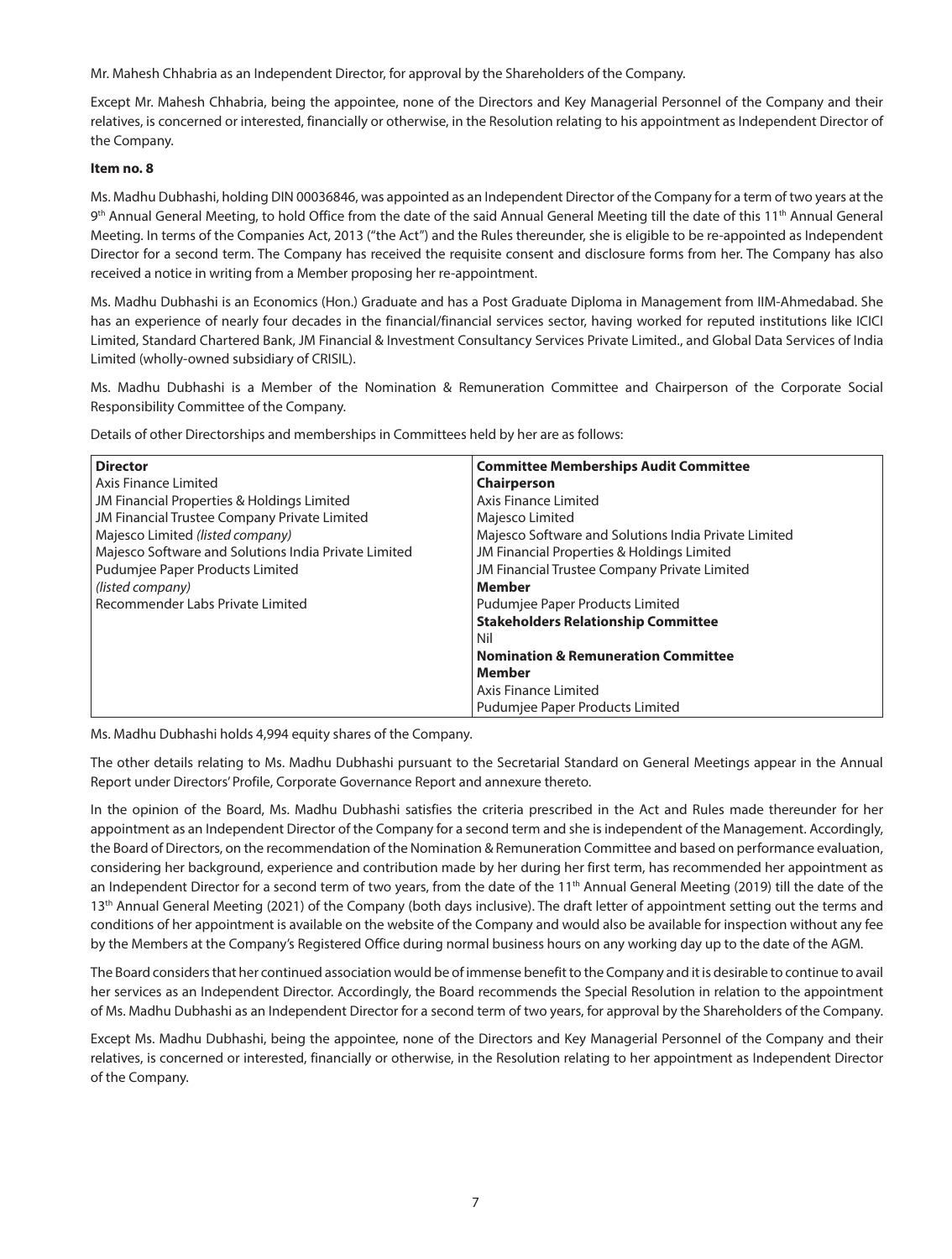#### **Item no.9**

At the 9th Annual General Meeting (9th AGM) held on 6th November, 2017, the Members of the Company had approved the appointment of Mr. Vellayan Subbiah as Managing Director (Designate)/Managing Director for a term of 5 years from 19th August, 2017 till 18th August, 2022 (both days inclusive) (hereinafter "term of Office") and also approved the terms of his remuneration.

Under the Members approval accorded at the 9th AGM, the terms of remuneration payable to Mr. Vellayan Subbiah also provided *inter alia* for the payment of allowances and perquisites as may be approved by the Nomination & Remuneration Committee of the Board of Directors, from time to time, subject to the allowances and perquisites "not exceeding 100% of the Salary". A substantial portion of the salary of the Managing Director is paid in the form of allowances and perquisites that permit the executive to maintain a certain standard of living commensurate with his position in the Company and industry. Given the direct relationship between retirals and basic salary, only a certain portion of the annual increment is taken to the basic salary while the remaining part is added to various allowances. Over a period of time, the percentage of the allowances and perquisites to the basic salary thus tends to be higher. In view of the same, it is proposed that the cap on allowances and perquisites to Mr. Vellayan Subbiah be revised from the existing 100% of basic salary to 200% of his basic salary.

Accordingly, the present proposal seeks to cover the revision in the allowances and perquisites as recommended by the Board and approved by the Shareholders for payment to Mr. Vellayan Subbiah for his term of Office viz., as "not exceeding 200% of the Salary". Except for the said variation, the other terms of his appointment and remuneration as originally approved at the 9<sup>th</sup> AGM remain unchanged. The terms of remuneration to Mr. Vellayan Subbiah will be within the overall ceiling for managerial remuneration stipulated under the Companies Act, 2013.

Further, in terms of the recent amendment to the Securities and Exchange Board of India (Listing Obligations and Disclosure Requirements) Regulations, 2015, fees or compensation payable to an executive director who is a promoter or member of the promoter group shall be subject to the approval of the shareholders by special resolution in general meeting if the annual remuneration payable to such executive director exceeds ₹5 Cr., or 2.5% of the net profits of the listed entity, whichever is higher. Accordingly, as the aggregate remuneration (including Salary, Allowances, Perquisites, Incentive/commission and Retirement benefits) for any financial year to Mr. Vellayan Subbiah, Managing Director shall be subject to an overall ceiling of 5% of the net profits of the Company for that financial year computed in the manner prescribed under the Companies Act, 2013, the resolution is proposed as a Special Resolution, covering his full term of Office, for the Members' approval.

The Board recommends the Special Resolution for approval by the Members of the Company.

Except Mr. Vellayan Subbiah, Managing Director, none of the Directors of the Company and Key Managerial Personnel of the Company and their relatives is concerned or interested, financially or otherwise, in the Special Resolution.

#### **Item no.10**

As per Section 197 of the Companies Act, 2013 ("the Act"), the Company can pay a remuneration to its Non-Executive Directors (NEDs) in the form of Commission on profits up to 1% of the net profits calculated in accordance with Section 198 of the Act. This is in addition to payment of Sitting Fees for attending meetings of the Board/Board Committees.

Remunerating the NEDs by way of Commission not exceeding 1% of the net profits of the Company for a period of 5 years from FYs 2016-17 to 2020-21 has been approved by the Shareholders of the Company at their Extraordinary General Meeting held on 29th May, 2017.

The Company's policy on remuneration provides for the Commission to be distributed on the basis of the attendance and contribution of the NEDs at the Board and certain Committee meetings as well as the time spent on operational matters other than at the meetings.

In view of the considerable time and efforts put in by Mr. M M Murugappan, Chairman (non-executive, promoter) towards the affairs of the Company during FY 2018-19, on the recommendations of the Nomination & Remuneration Committee, the Board has proposed that a remuneration of  $\overline{5}1$  Cr. by way of Commission be paid to him.

In view of the amendment to the SEBI (Listing Obligations and Disclosure Requirements) Regulations, 2015 ("SEBI Listing Regulations"), whereby if the annual remuneration payable to a single non-executive director exceeds fifty per cent of the total annual remuneration payable to all non-executive directors, the approval of shareholders by special resolution is to be obtained. The proposal as aforesaid requires the approval of the Members by means of a Special Resolution as the proposed payment to remuneration to Mr. M M Murugappan by way of Commission for FY 2018-19 will be in excess of the prescribed threshold under the SEBI Listing Regulations.

Approval of the Members is sought for the Special Resolution under the applicable provisions of the Act and the Rules thereunder and the SEBI Listing Regulations for the proposed payment of remuneration by way of Commission to the Chairman, which is within the overall limits of the Act and the Rules thereunder. The same is also in accordance with the Remuneration Policy of the Company and is wholly justified taking into account the size of the Company, its creditable performance during the year, the time spent by Mr. M M Murugappan on the Company's affairs and his contribution to the growth of the Company.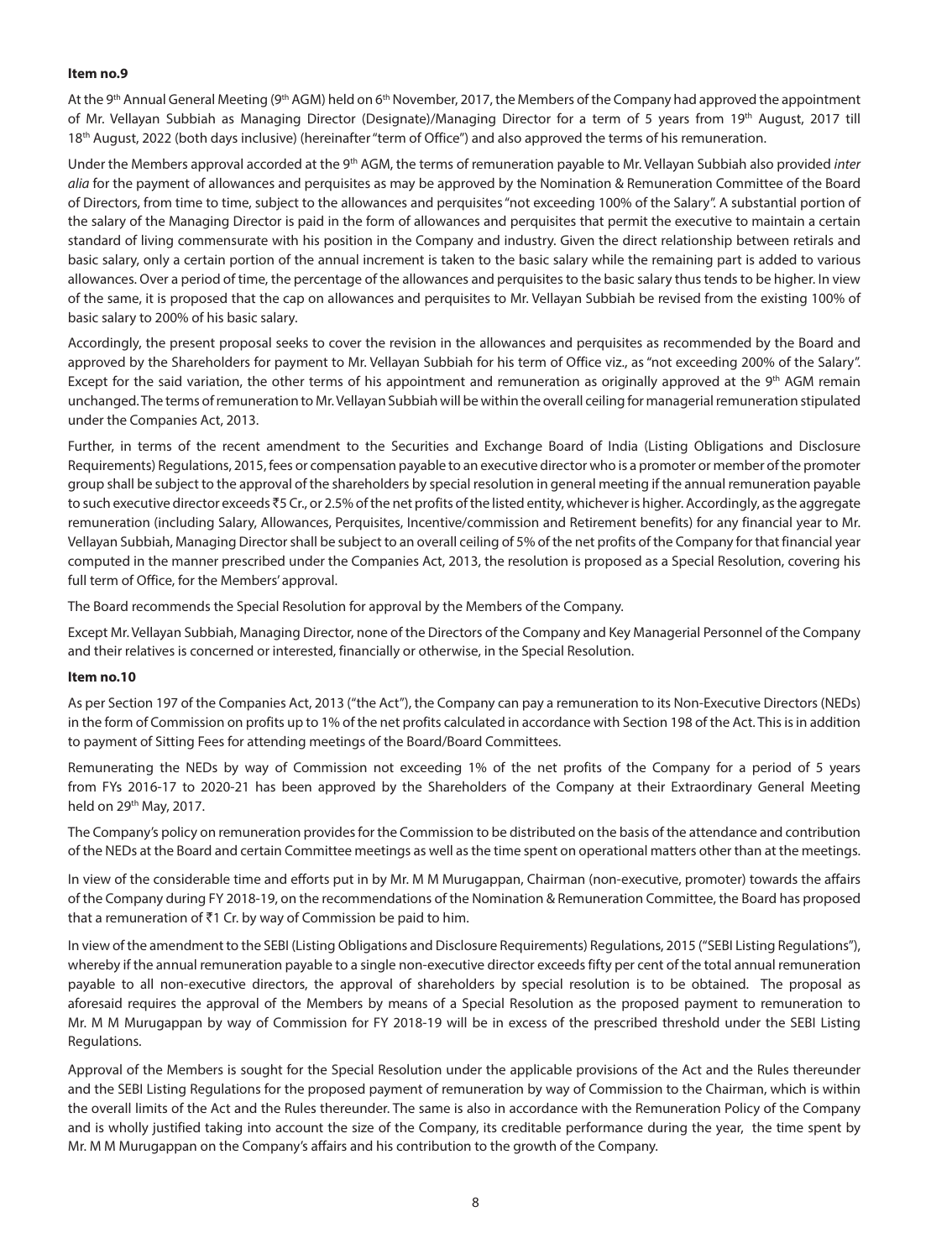The Board recommends the Special Resolution for approval by the Members of the Company.

Except Mr. M M Murugappan, Chairman, none of the Directors of the Company and Key Managerial Personnel of the Company and their relatives is concerned or interested, financially or otherwise, in the aforesaid Special Resolution.

#### **Item no.11**

In terms of the Companies (Cost Records and Audit) Rules, 2014, as amended, some of the products of the Company are covered under the requirement of conduct of audit of the cost records.

M/s. S Mahadevan & Associates (Firm no.000007) were appointed by the Board of Directors, on the recommendation of the Audit Committee, as the Cost Auditors to conduct an audit of the cost records in respect of the products of the Company covered under cost audit for the financial year, 2019-20 on the remuneration payable to them as per details furnished under Item no.11 of the Notice of the Annual General Meeting.

In terms of Section 148 of the Companies Act, 2013, read with the Companies (Audit and Auditors) Rules, 2014, as amended, the remuneration payable to the Cost Auditor is required to be ratified by the Shareholders of the Company. The Board recommends the Resolution for approval by the Shareholders of the Company.

None of the Directors of the Company and Key Managerial Personnel of the Company and their relatives is concerned or interested in the aforesaid Ordinary Resolution.

By Order of the Board Chennai **S Suresh** 30<sup>th</sup> April, 2019 **Company Secretary** Company Secretary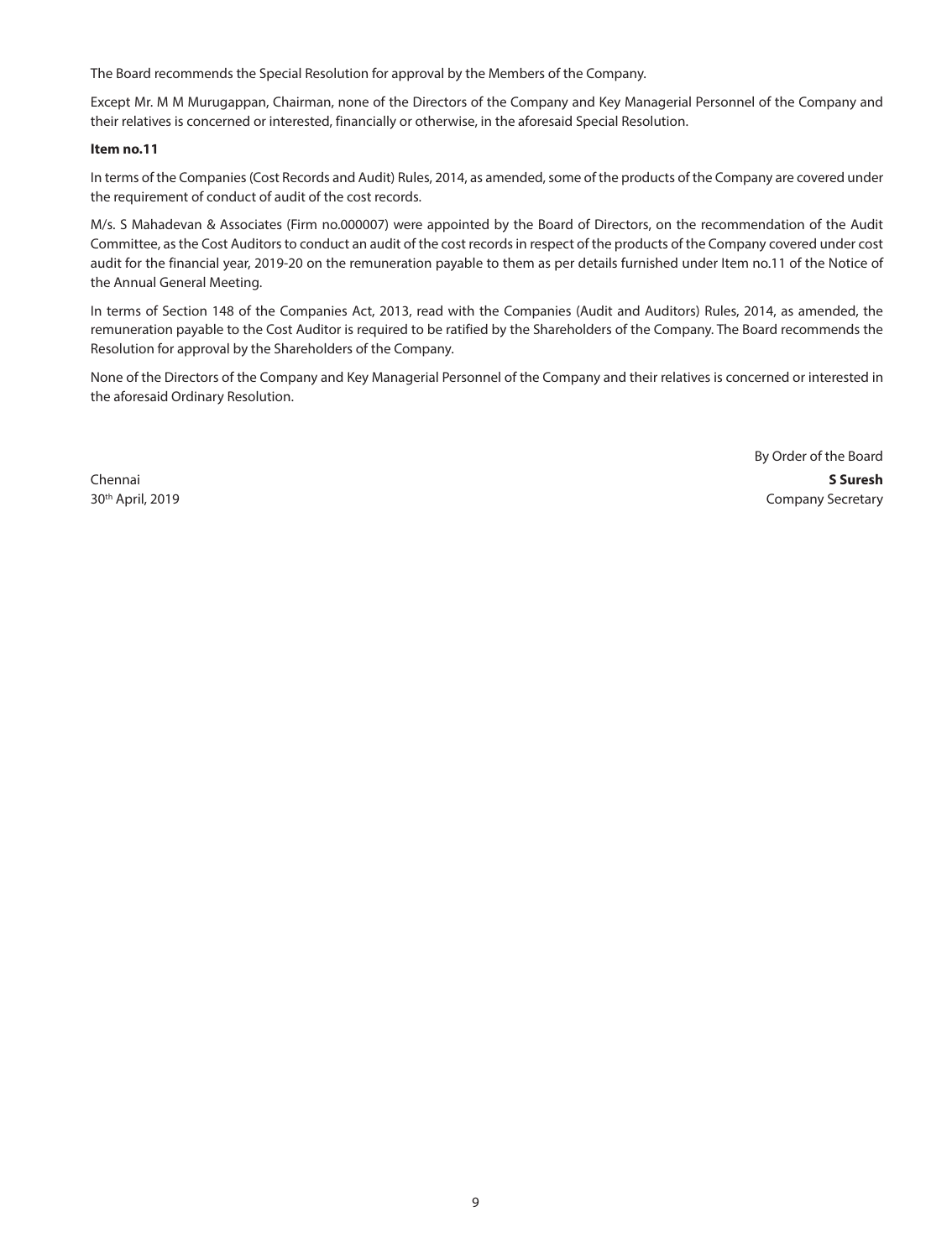#### **INSTRUCTIONS FOR ELECTRONIC VOTING [e-voting]**

- I.In compliance with the provisions of Section 108 of the Companies Act, 2013, Rule 20 of The Companies (Management and Administration) Rules, 2014 as substituted by the Companies (Management and Administration) Amendment Rules, 2015 ("Amended Rules 2015") and Regulation 44 of the Securities and Exchange Board of India (Listing Obligations and Disclosure Requirements) Regulations, 2015 ("Regulations"), the Company is pleased to provide the Members the facility to exercise their right to vote on the resolutions proposed for consideration at the 11<sup>th</sup> Annual General Meeting (AGM) by electronic means and the business may be transacted through e-voting services. The facility of casting the votes by the Members using an e-voting system from a place other than the venue of the AGM ("remote e-voting") is being provided by M/s. Karvy Fintech Private Limited [formerly, Karvy Computershare Private Limited] ("Karvy").
- II.Mr. R Sridharan of M/s. R Sridharan & Associates, Company Secretaries will act as the Scrutiniser to scrutinise the e-voting process in a fair and transparent manner.
- **III. The remote e-voting period commences on Friday, 19th July 2019 (9.00 a.m. Indian Standard Time) and ends on Tuesday, 23rd July 2019 (5.00 p.m. Indian Standard Time). During this period, Members of the Company, holding shares either in**  physical form or in dematerialised form, as on the cut-off date of 17<sup>th</sup> July 2019, may cast their vote electronically. The **remote e-voting module shall be disabled by Karvy for voting thereafter. Once the vote on a resolution is cast by the Member, the Member shall not be allowed to change it subsequently.**
- IV.The process and manner for remote e-voting are as under:
- **A. In case of Members receiving e-mail from Karvy** (for Members whose e-mail IDs are registered with the Company/Depository Participant(s):
- i) Open your web browser during the voting period and navigate to https://evoting.karvy.com
- ii)Enter the login credentials (i.e. User ID and password). In case of physical folio, User ID will be the EVEN number followed by folio number. In case of Demat account, User ID will be your DP ID and Client ID. However, if you are already registered with Karvy for e-voting, you can use your existing User ID and password for casting your vote.
- iii) After entering these details appropriately, click on "LOGIN".
- iv)You will now reach password change menu wherein you are required to mandatorily change your password. The new password shall comprise of minimum 8 characters with at least one upper case (A-Z), one lower case (a-z), one numeric value (0-9) and a special character (@,#,\$, etc.). The system will prompt you to change your password and update your contact details like mobile number, e-mail ID etc., on first login. You may also enter a secret question and answer of your choice to retrieve your password in case you forget it. It is strongly recommended that you do not share your password with any other person and that you take utmost care to keep your password confidential.
- v) You need to login again with the new credentials.
- vi) On successful login, the system will prompt you to select the e-voting event.
- vii) Select the EVENT of Tube Investments of India Limited and click on "SUBMIT".
- viii) Now you are ready for e-voting as "Cast Vote" page opens.
- ix)On the voting page, enter the number of shares (which represents the number of votes) as on the Cut-off Date under "FOR/ AGAINST" or alternatively, you may partially enter any number in "FOR" and partially "AGAINST" but the total number in "FOR/ AGAINST" taken together not exceeding your total shareholding as mentioned herein above. You may also choose the option "ABSTAIN". If the shareholder does not indicate either "FOR" or "AGAINST" it will be treated as "ABSTAIN" and the shares held will not be counted under either head.
- x) Shareholders holding multiple folios/demat accounts shall choose the voting process separately for each folio/demat accounts.
- xi)Voting has to be done for each item of the Notice separately. In case you do not desire to cast your vote on any specific item, it will be treated as abstained.
- xii) You may then cast your vote by selecting an appropriate option and click on "SUBMIT".
- xiii) A confirmation box will be displayed. Click "OK" to confirm, else "CANCEL" to modify. Once you have voted on the resolution, you will not be allowed to modify your vote. During the voting period, Members can login any number of times till they have voted on the resolution(s).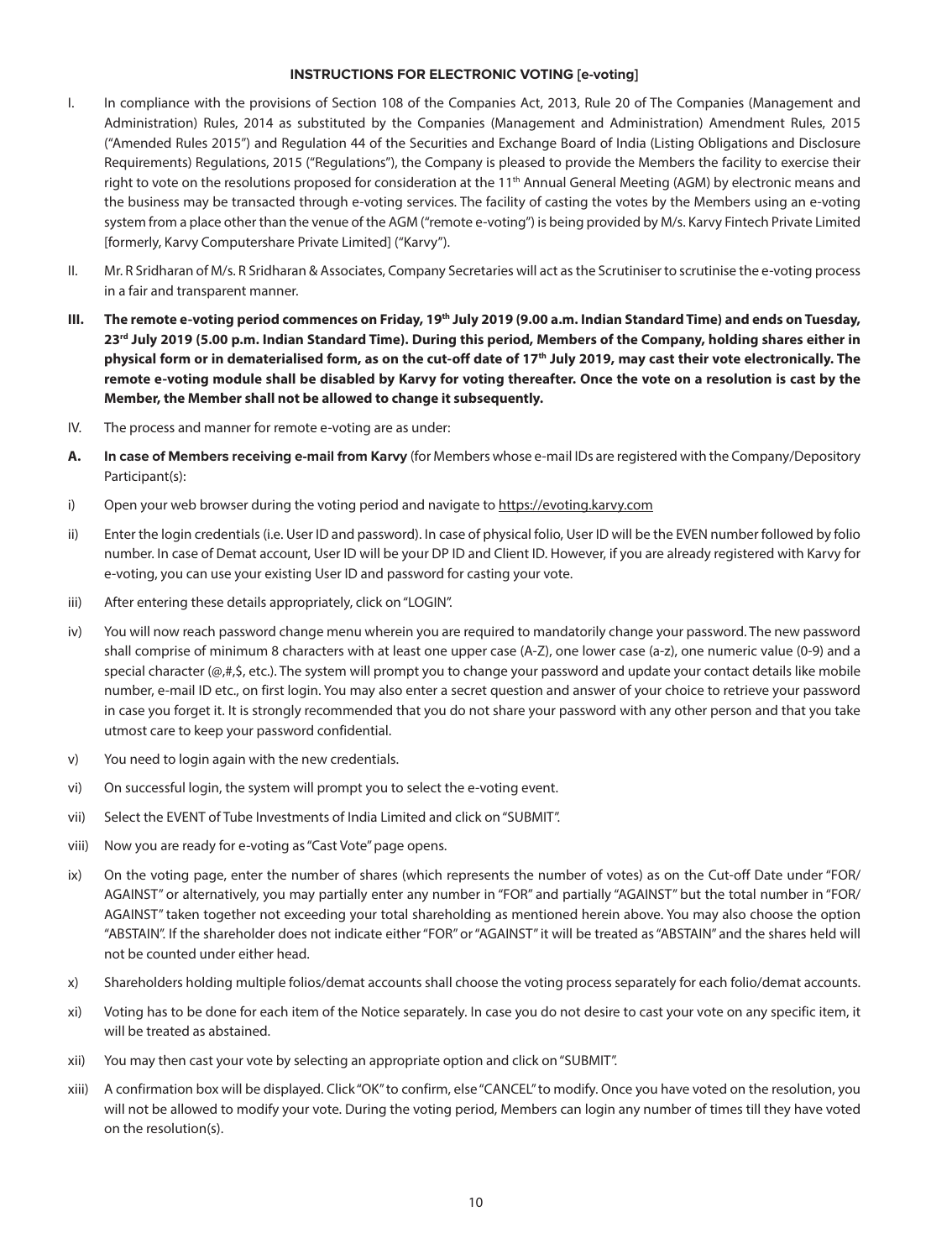- xiv) Corporate/institutional Members (i.e. other than Individuals, HUF, NRI etc.) are also required to send scanned certified true copy (PDF Format) of the board resolution/authority letter etc., together with attested specimen signature(s) of the duly authorised representative(s), to the Scrutiniser at e-mail rsaevoting@gmail.com with a copy marked to evoting@karvy.com. The scanned image of the above mentioned documents should be in the naming format "TII - 11<sup>th</sup> AGM".
- **B. In case of Members receiving physical copies of the Notice of AGM (for Members whose email IDs are not registered with the Company/Depository Participant(s) or requesting physical copy):**
	- i) E-Voting Event Number (EVEN), User ID and Password is provided in the Ballot Form.
	- ii) Please follow all steps from sl. no. (i) to sl. no. (xiv) above to cast vote.

#### **C. Voting at AGM:**

 **The Members who have not cast their vote electronically can exercise their voting rights at the AGM. The Company will make necessary arrangements in this regard at the AGM venue.**

#### **Other instructions:**

- i) In case of any queries, you may refer Help & FAQ section of https://evoting.karvy.com (Karvy website) or call Karvy on 040-67162222 & Toll-free No.1-800-3454-001.
- ii)You can also update your mobile number and e-mail id in the user profile details of the folio which may be used for sending future communication(s).
- iii)The voting rights of Members shall be in proportion to their shares of the paid-up equity share capital of the Company as on the cut-off date viz., 17<sup>th</sup> July, 2019. However, a person who is not a Member as on the cut-off date should treat this Notice for information purpose only. The remote e-voting will not be allowed beyond the aforesaid date and time and the e-voting module shall be disabled by Karvy upon expiry of the aforesaid period. Once the vote on a resolution is cast by the Member, he will not be allowed to change it subsequently or cast the vote again.
- iv) Any person who acquires shares of the Company and becomes a Member of the Company after dispatch of the Notice to the shareholders and holding shares as on the cut-off date of 17<sup>th</sup> July, 2019, may obtain the login ID and password by sending a request at einward.ris@karvy.com. However, if you are already registered with Karvy for remote e-voting then you can use your existing user ID and password for casting your vote. If you forget your password, you can reset your password by using "Forgot user details/Password" option available on https://evoting.karvy.com
- v)Since the Company is required to provide the Members the facility to cast their vote by electronic means, shareholders of the Company, holding shares either in physical form or in dematerialised form, as on the cut-off date and not casting their vote electronically, may cast their vote at the AGM venue. Facility will be available at the venue.
- vi)Members who have cast their votes through remote e-voting may also attend the AGM. However, those Members are not entitled to cast their vote again in the AGM.
- vii)Voting facility will be provided to the Members through electronic voting system or through ballot/polling paper at the AGM venue. A Member can opt for only one mode of voting i.e. either through remote e-voting or voting at the AGM. Thus, voting facility at the AGM shall be used only by those who have not exercised their right to vote through remote e-voting.
- viii)The Chairman shall, at the AGM, at the end of discussion on the resolutions on which voting is to be held, allow voting with the assistance of the Scrutiniser, by use of e-voting for all those Members who are present at the AGM who have not cast their votes by availing the remote e-voting facility.
- ix)The Scrutiniser shall after the conclusion of voting at the AGM will first count the votes cast at the meeting and thereafter unblock the votes cast through remote e-voting in the presence of at least two witnesses not in the employment of the Company who shall make, within forty-eight hours of the conclusion of the AGM, a consolidated Scrutiniser's Report of the total votes cast in favour or against, if any, to the Chairman or a person authorised by him in writing, who shall countersign the same and declare the result of the voting forthwith.
- x) The results declared along with the Scrutiniser's Report shall be placed on the Company's website www.tiindia.com and on the website of Karvy immediately after the declaration of result by the Chairman or a person authorised by him in writing. The results shall also be immediately forwarded to the Stock Exchange(s).
- xi)All documents referred in the accompanying Notice and the Statement shall be open for inspection at the Registered Office of the Company during normal business hours (9.30 a.m. to 5.30 p.m.) on all working days except Saturdays and Sundays, up to and including the date of the AGM.